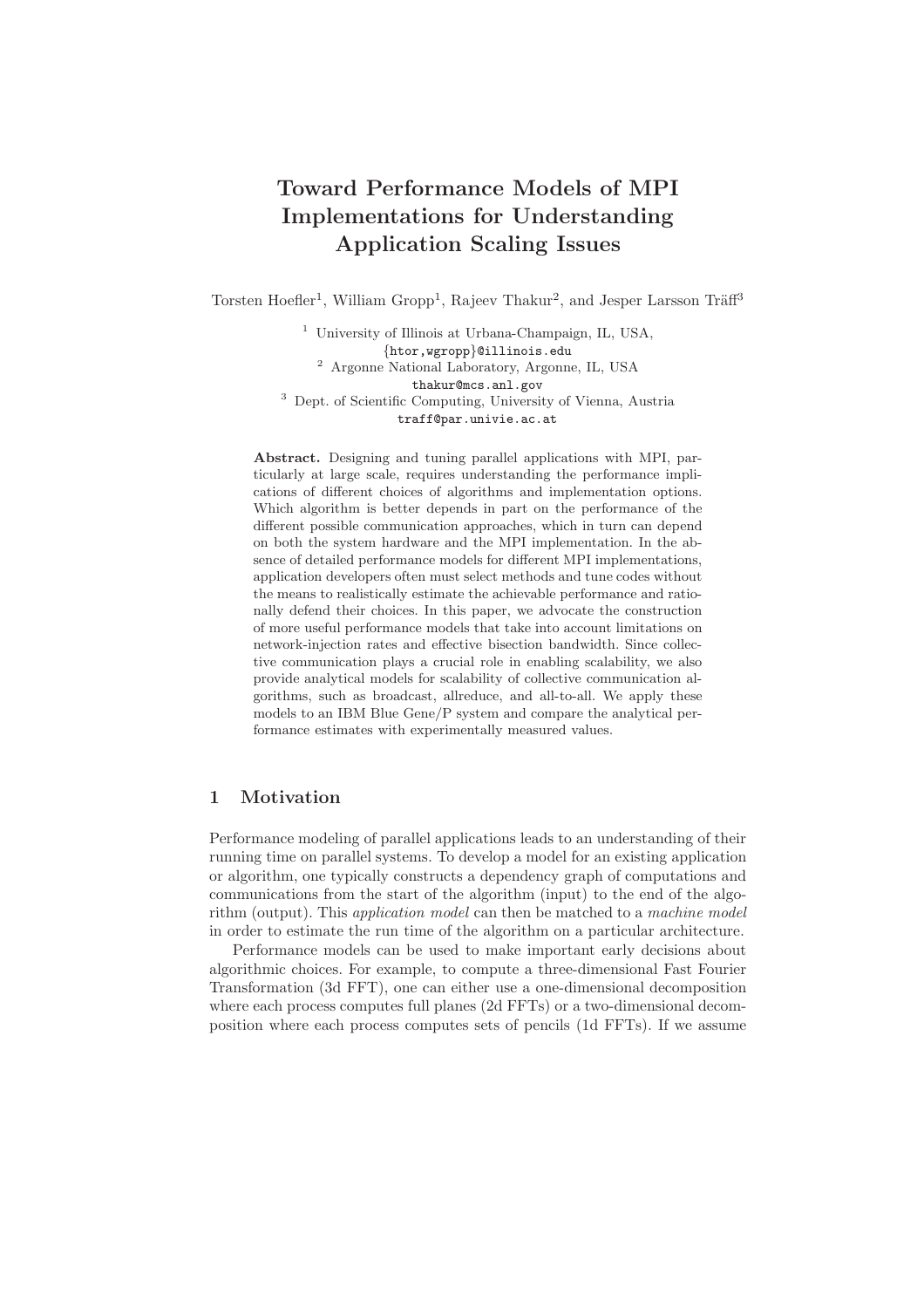an  $N<sup>3</sup>$  box and P processes, the 1d decomposition only requires a single parallel transpose (alltoall) and enables the use of more efficient 2d FFT library calls (for example, FFTW) but is limited in scalability to  $P \leq N$ . A 2d decomposition scales up to  $P \leq N^2$  processes but requires higher implementation effort and two parallel transpose operations going on in parallel on subsets of the processes [6]. Thus, the best choice of distribution mostly depends on the communication parameters and the number of processes.

Application designers typically have a basic understanding and expectation of the performance of some operations on which they base their algorithmic decisions. For example, most application developers would assume that transmitting a message of size  $S$  has linear costs in  $S$  and that broadcasting a small message to  $P$  processes would take logarithmic time in  $P$ . Such simple assumptions of performance models, or general folklore, often guide application models and algorithm development.

One problem with this approach is that inaccuracies in the model often do not influence the medium-scale runs in which they are verified but have significant impact as the parameters  $(S \text{ or } P)$  grow large. One particular example is that several application models assume that broadcast or allreduce scale with  $\Theta(S \log(P))$  (e.g., [3,17]) while, as demonstrated in Section 4, a good MPI implementation would implement a broadcast or allreduce with  $\Theta(S + \log(P))$ [5,13,21]. Generally speaking, performance models for middleware libraries such as MPI depend on the parameters of the network (e.g., bandwidth, latency, topology, routing) and the implemented algorithms (e.g., collective algorithms, eager and rendezvous protocols) and are thus hard to generalize.

In this paper, we advocate the importance of communication models for MPI implementations at large scale. We contend that such models should be supplied by each MPI implementation to allow users to reason about the performance. We sketch a hierarchical method to derive communication models of different accuracies so that an implementer can trade off the effort to derive such a model with the accuracy of the model. We provide guidance for MPI modeling by demonstrating that simple asymptotic models can be very helpful in understanding the communication complexity of a parallel application. We also mention some pitfalls in modeling MPI implementations.

#### 2 Previous Work and a General Approach to Modeling

Designing a performance model for MPI communication is a complex task. Numerous works exist that model the performance of a particular MPI implementation on a particular system [1, 15, 16, 19, 20]. Other works focus on modeling particular aspects of MPI, such as collective communication [11, 15, 18].

Those works show that accurate models are only possible in very limited cases and require high effort. Handling the whole spectrum, even for a particular MPI implementation on one particular system, is very challenging. In the extreme case, such a model would require the user to consider all parameters of a parallel application run that are (intentionally) outside the scope of MPI (e.g., process-to-node mappings or contention caused by traffic from other jobs).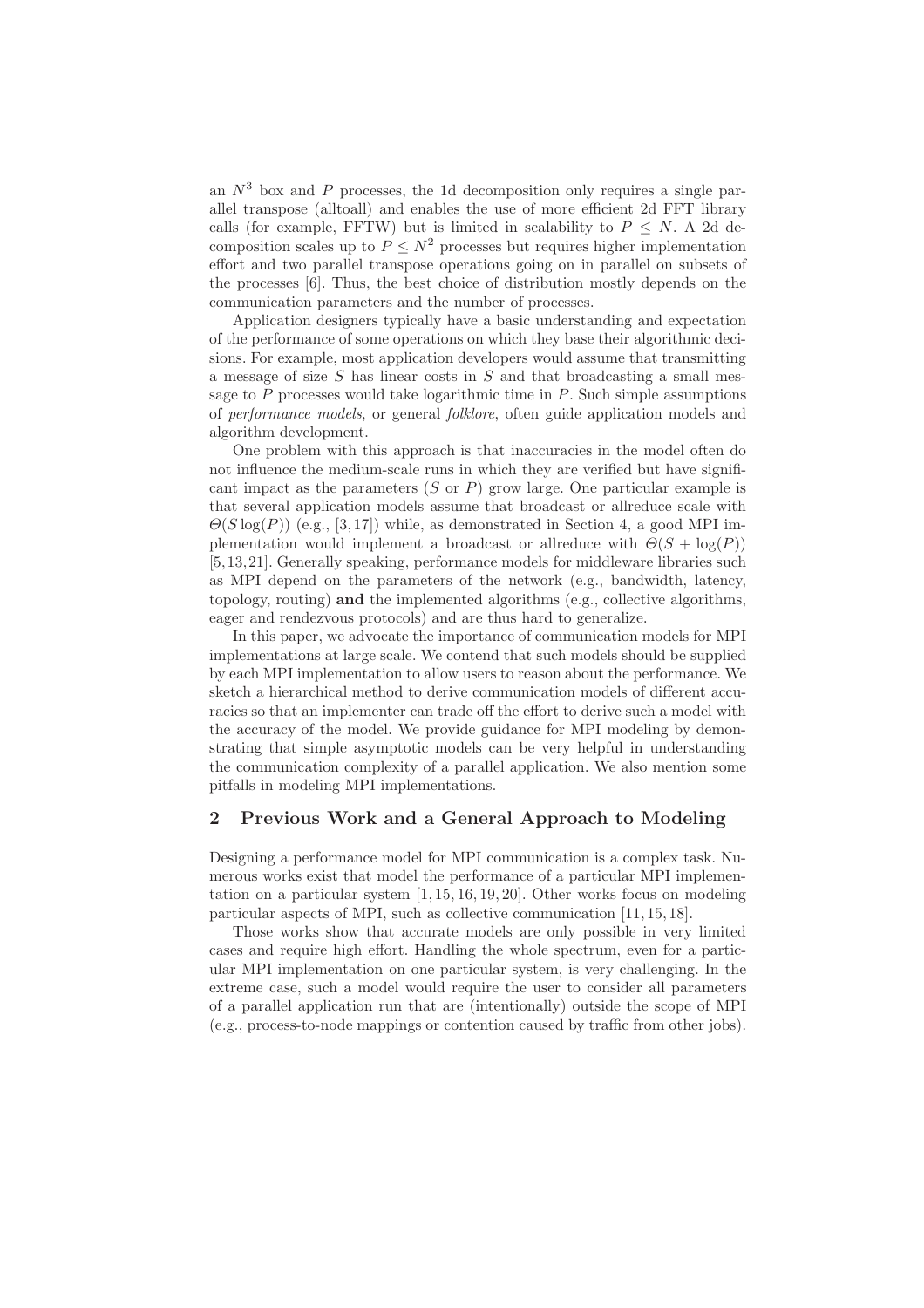However, many of those parameters may have little influence on a useful model and might thus be abstracted out. In this work, we build upon common modeling methodologies from previous work and design a hierarchy of models that allows one to trade-off design effort for accuracy. Our work is intended to encourage and guide MPI implementers to specify performance characteristics of each implementation. Below we present different approaches at different levels of detail.

Asymptotic Model A useful first approximation of communication performance is to give the asymptotic time complexity of the communication operations. We use the standard  $O$ ,  $\Theta$ , and  $\sigma$  notation for asymptotic models. Asymptotic models can often be deduced with relativey little effort and allow assumptions about the general scalability, but do not allow for absolute statements because the constants remain unspecified. For example, an MPI implementation could state that the implemented broadcast scales with  $T_{BC}(S, P) =$  $\Theta(S + \log(P)).$ 

Dominant term exact model Sometimes it might be possible (or desirable) to indicate that the significant terms are known, while lower-order terms are either not known or do not play a role asymptotically. An optimal broadcast algorithm that fully exploits the bandwidth of the underlying (strong) interconnect could thus be specified as having running time  $T_{BC}(S, P) = \Theta(\log(P)) + \beta S$  [13] in contrast to merely efficient broadcast algorithms with the same asymptotic performance  $T_{BC}(S, P) = \Theta(S + \log(P))$ , but in reality behaving as  $T_{BC}(S, P)$  $\Theta(\log(P)) + 2\beta S$  [5].

Bounded (Parametrized) Model It is often possible to specify some of the constants for the asymptotic model and thus allow absolute statements. Such constants often depend on many parameters, and it might be infeasible to specify all of them (e.g., process-to-node mapping or contention). Thus, we propose to specify parameterized upper and lower bounds (e.g., for the worst-possible and best-possible mappings) for those costs. Such models allow the user to make absolute statements about parallel algorithms under worst and best conditions. For example, Equation (2) gives such an estimate for point-to-point messages under congestion.

Exact (Parametrized) Model It might be possible to define exact models for operations in some specified settings (for example, dedicated network links). This is the most accurate technique in our hierarchy and most convenient for the application developer. For example, the cost of a barrier on a BlueGene/P  $(BG/P)$  is  $T_{BAR} = 0.95 \mu s$  [7], independent of P.

Parameter Ranges Implementations might adapt the communication algorithms based on the input parameters. For example, point-to-point communications are often implemented with two protocols, eager and rendezvous, depending on the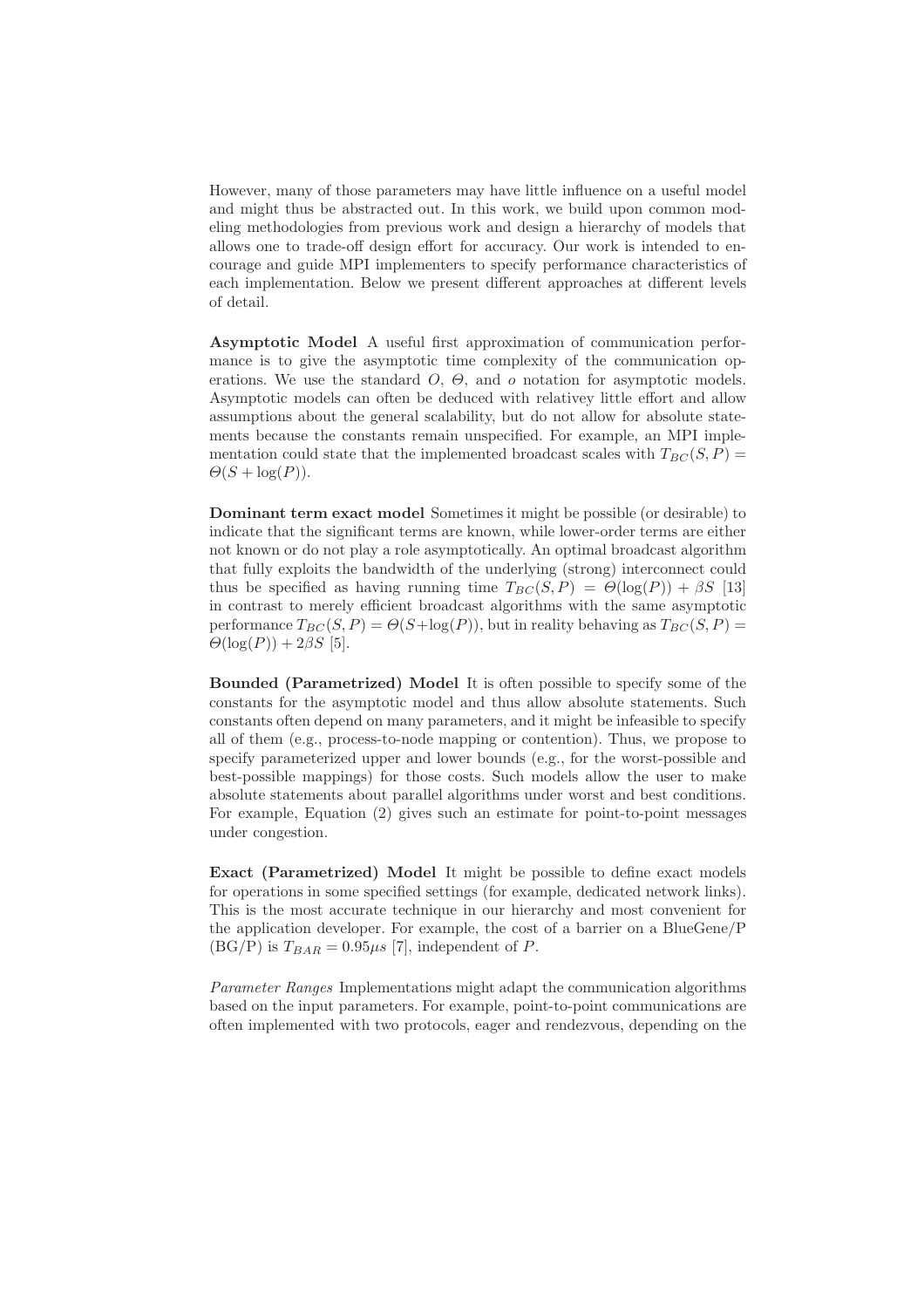size of the message. Implementers can simply specify different models for different parameter regions as shown in Equation (1).

In the remainder of the paper, we discuss a modeling strategy for pointto-point operations (Section 3) and collective operations (Section 4). We show common pitfalls that are often ignored and demonstrate their influence in practice. We focus on developing guidelines for modeling, similar to the guidelines for performance measurement in [8]. To illustrate the techniques and to demonstrate the importance of certain aspects of modeling, we use a BG/P system as an example where we find it helpful. However, we do not specify a complete communication model for BG/P.

### 3 The Deficiency of Current Point-to-Point Models

The asymptotic model for point-to-point communication is typically  $T(S)$  =  $\Theta(S)$ . A good parametrized model could be the LogGP model [2]. The simpler latency-bandwidth model  $T = \alpha + S\beta$  is covered by setting  $q = 0, \beta = G$  to the time to transmit a single byte, and  $\alpha = L + 2\sigma$  to the start-up overhead. Those models are well understood and thus not further discussed. Figure 1(a) shows an example for an accurate congestion-free point-to-point communication on BG/P. The simple point-to-point model would have three components (we use a piecewise linear latency-bandwidth model):

$$
T(S) = \begin{cases} 4.5\mu s + 2.67ns/B \cdot S: & S \le 256B \\ 5.7\mu s + 2.67ns/B \cdot S: & 256B < S \le 1024B \\ 9.8\mu s + 2.67ns/B \cdot S: & 1024B < S \end{cases}
$$
(1)

However, for modeling real applications such models suffer from the following shortcomings:

Overlap and Progress A point-to-point model should cover the ability of the MPI library to overlap computation and communication. The LogGP model provides the parameter  $\sigma$  to model the per-message overhead; however, this might not be sufficient if the overhead grows with the message size. An additional parameter, for example, O for the overhead per byte, could be introduced to capture those effects [15]. Such a model and its derivation are well understood, and we omit details for brevity.



Fig. 1. Example Models for Latency and Datatypes on BlueGene/P.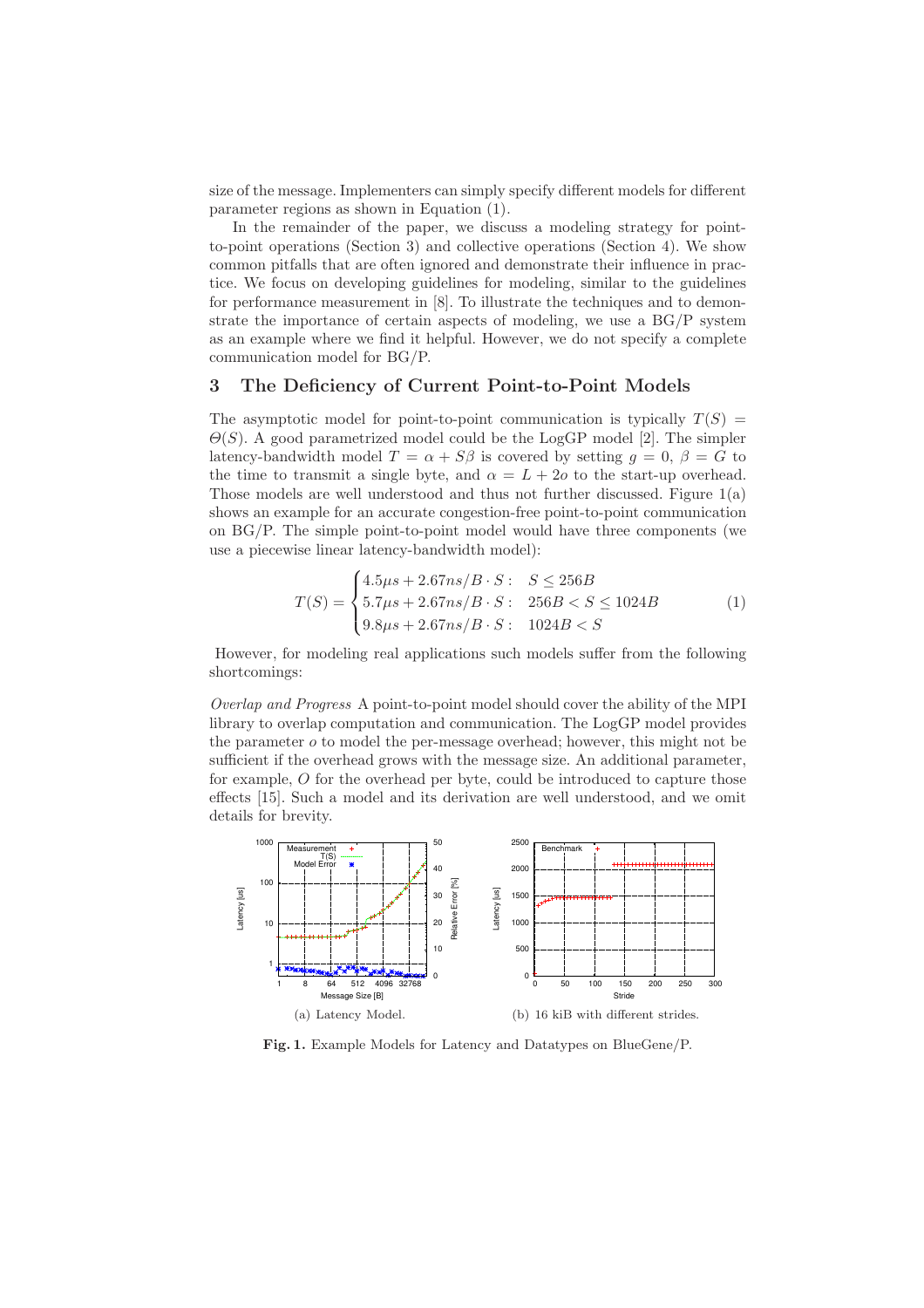Synchronization For some applications, it is important to know about the synchronization properties of messages. MPI implementations typically use receiver buffering for small messages and, for large messages, a rendezvous protocol that delays the sender until the receiver is ready. This effect can be modeled easily and is covered by the parameter S in the LogGPS model [12].

Datatypes MPI offers a rich set of primitives to define derived datatypes for sending and receiving messages. As these datatypes can reach high complexities, the time to gather all the data from memory can vary significantly for different datatypes. Figure 1(b) shows the influence of the stride in a simple vector datatype when sending 16 kiB MPI CHAR data. The contiguous case takes  $53\mu s$ , while a stride of 1 increases the latency to  $1292\mu s$  due to the  $\approx 2^{14}$  memory accesses. The memory hierarchy in modern computer systems makes modeling datatypes complex; however, one can often provide a worst case that is bound by the slowest memory. In our example, the worst-case  $(2090\mu s)$  is reached at a stride of 128 when the buffer exceeds the L3 cache on BG/P.



Fig. 2. Example Models for Matching and Congestion on BlueGene/P.

Matching Queue Length The length of the matching queue can dramatically influence performance as shown in Figure  $2(a)$ . We represent the worst-case overhead of a matching queue with R outstanding messages on BG/P as  $T_{match}(R) \leq$  $100ns \cdot R$ . A simple 27-point stencil would cause a traversal of an average of 13 requests, adding  $T_{match}(13) = 1.3 \mu s$  to the latency before the right message is matched.

Topology (Mapping) The network topology and the process-to-node mapping is also of crucial importance [4]. Information about topology and potentially the mapping is needed for an accurate point-to-point model. For a torus, for example, one could simply multiply the latency with the number of hops. We note that  $L$  in the LogP model, by definition, represents the upper bound (i.e., the maximum latency between any two endpoints).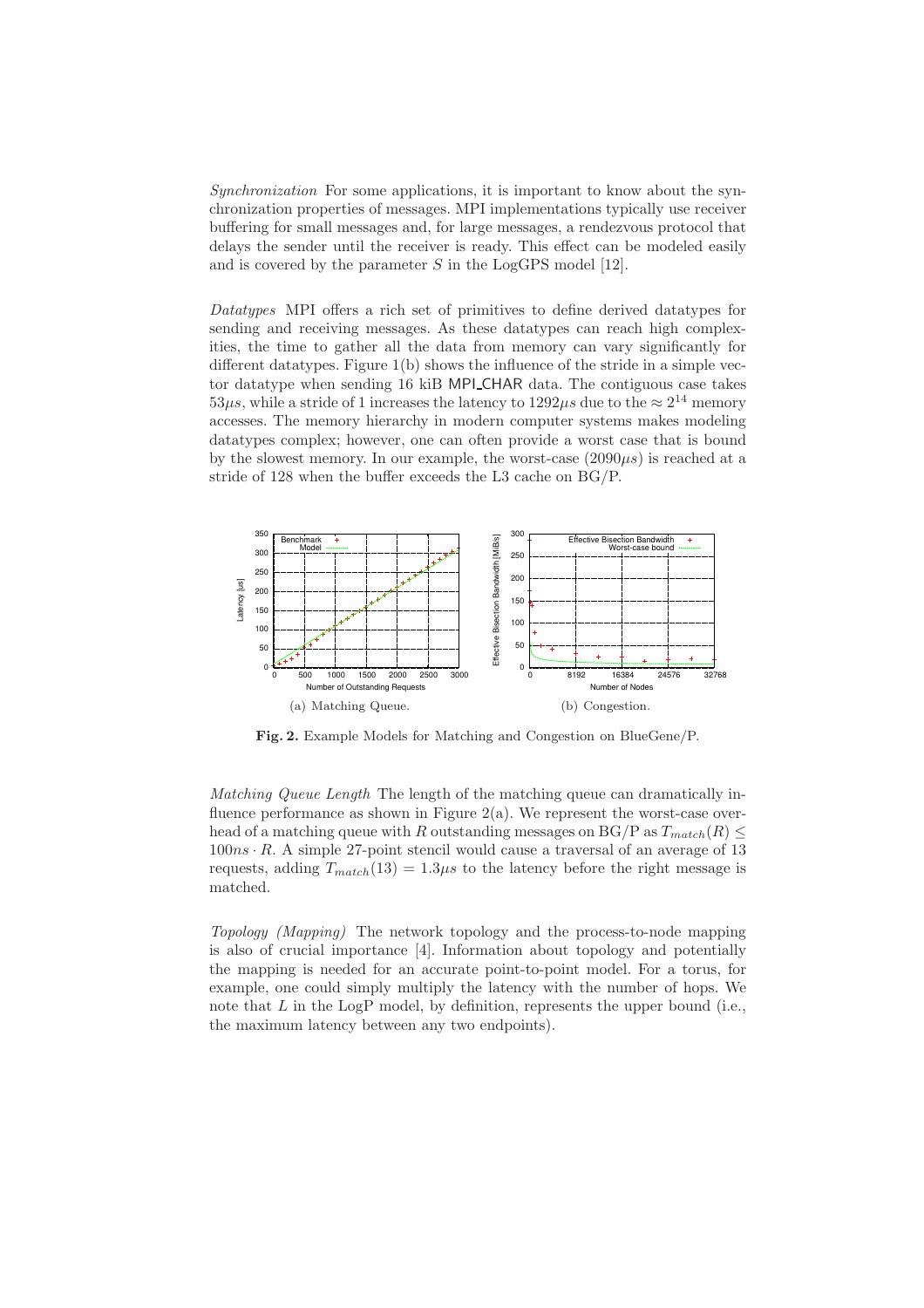Congestion Point-to-point models often ignore network congestion, which might be problematic for certain communication patterns. Even networks with full bisection bandwidth are not free of congestion [10]. One way to model congestion would be to define the *effective bisection bandwidth* (formally defined in [10]) as upper bound for  $1/G$ .

It is now clear that Equation (1) represents the ideal case: free of congestion, minimal queue lengths, consecutive memory accesses, and an optimal mapping. We will now present an example model for congestion in the general case. First, since we know the upper bound to the bandwidth (Equation  $(1)$ ), we derive the lower bound, that is, the maximum congestion possible. For this purpose, we assume a cubic allocation on a 3-d torus (k-ary 3-cube) network of size  $N_x =$  $N_y = N_z = k$ , and (ideal) adaptive routing along shortest paths. Per convention, nodes are identified by three digits ranging from  $0 \dots k-1$ . In order to cause the maximum congestion in the network, we choose pairs with maximum distance. In a k-ary 3-cube, the maximum distance between two nodes is  $d_3 = 3 \cdot |k/2|$ . We assume that each node can inject into all of its six links simultaneously and present the following simple argument: Each node injects six packet streams along the shortest paths to a node at distance  $d_3$  (such a pattern can be generated by connecting each node at coordinate  $xyz$  with another node at distance  $\lfloor k/2 \rfloor$ in each dimension). Since each stream occupies  $d_3$  links, a total of  $6 \cdot k^3 \cdot d_3 = 9k^4$ links would be needed for a congestion-free routing (WLOG, we assume that  $k$ is even). Now, we assume that the traffic is spread evenly across the  $6 \cdot k^3$  total (unidirectional) links in the steady state of our ideal adaptive routing. This results in a congestion of  $\sqrt[3]{2k} = \mathcal{O}(\sqrt[3]{P})$  per link. Thus, the model presented in Equation  $(1)$  must be corrected to reflect congestion on P processes, for example for  $S > 1024B$ :

$$
9.8\mu s + 2.67n s / B \cdot S \le T(S, P) < 9.8\mu s + 2.67n s / B \cdot S \cdot \frac{3}{2}\sqrt[3]{P} \tag{2}
$$

Upper and lower bounds for the other characteristics can be derived similarly. It is sometimes important to determine the average case congestion/bandwidth, for example, to estimate the scalability of pseudo-random communication patterns as found in many parallel graph computations. The effective bisection bandwidth [10] is a good average-case metric and can be measured by benchmarking a huge number of bisection communications between random subsets of processes. Figure 2(b) shows the effective bisection bandwidth as benchmarked on BG/P. The figure also shows the bandwidth bound for the worst-case mapping  $(2/3 \sqrt[3]{P} \cdot 374.5^{MiB/s})$  assuming ideal routing.

## 4 Performance Models for Collective Communication

Models for collective communication are of crucial importance for analyzing the scalability of parallel applications. Collective models are often simpler to use than accurate point-to-point models because the algorithms are fixed. Thus, parameters such as topology, synchronization, congestion, and the matching queue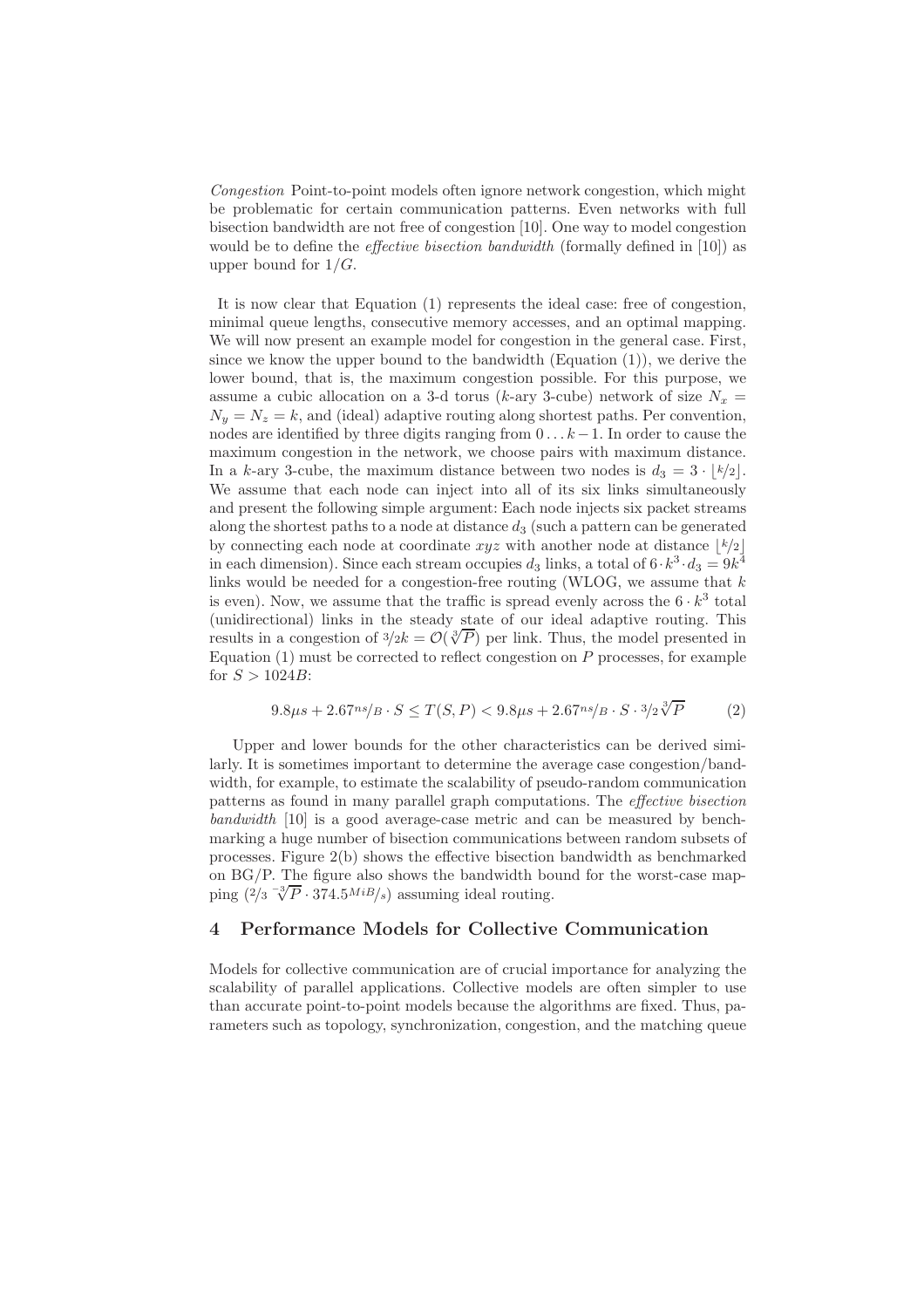can usually be hidden from the user. Asymptotic bounds can often be derived easily from the implementation. A "high quality" MPI implementation should make such statements.

More accurate parametrized models can be specified with a simple extension of point-to-point models as proposed by Xu [22]. Here, one would simply model all parameters, such as  $L$  and  $G$  in the simplified model, as dependent on the number of processes in the collective and the operation type. An all-to-all communication could be expressed as  $T_{a2a} = \alpha(P) + S \cdot \beta(P)$ . In a network with full effective bisection bandwidth, one could set  $\beta(P) = G$ . Startup overheads in  $\alpha$ would likely scale linearly in  $P(\alpha = \Omega(P))$  for larger messages. However, such models that allow arbitrary functions as parameters in the general case (even tables) are often hard to use to analyze scaling in practice.

Another good method for modeling collective algorithms that build upon point-to-point methods is to construct the model from point-to-point models [9, 11,18]. Note that we do not prescribe a specific model rather than a methodology to design such models. Some special networks or topologies might require the addition of terms to describe certain effects (e.g., contention in a torus network). If significant effects are too complex to describe in such a model (e.g., process-tonode mappings) then the upper and lower bounds (best and worst case) should be given.

Process-to-Node Mapping The process-to-node mapping often plays a role in the performance of collective communication. For instance, the performance of rooted collectives, such as broadcast, can depend on the position of the root and the network topology. This is especially important for multi-core systems. Also, on BG/P the performance varies by the type of allocation. For example, for broadcast, performance was degraded to half for non-cubic allocations.

Datatypes A similar discussion as for point-to-point models applies.

Let us discuss three example models for MPI<sub>-Bcast</sub>, MPI<sub>-Allreduce, and MPI<sub>-</sub></sub> Alltoall on BG/P. We do this by comparing theoretical bounds based on first principles gathered from the documentation [7] with benchmarked performance on MPI COMM WORLD on full allocations. Models for collective communications on other communicators and non-cubic allocations could be derived with a similar method. All benchmarks used the synchronous BG/P hardware barrier to start the operation on all processes, measured the time for a single execution, and report the average time.

Small Data First, we look at operations with a single integer  $(8 \text{ bytes})$ , where the specialized collective network is used. The bandwidth of the collective network is 824 MiB/s [7]. IBM, however, did not release latency numbers for this network; thus, we resort to numerical methods for deriving a model.

For the **broadcast** time, we assume  $T_{BC}(P, 8) = \alpha_T + \beta_T^{BC} \log_2(P)$  for the collective tree network.  $\alpha_T$  models the startup overhead and  $\beta_T$  models the cost (latency) per stage of the tree. With a small broadcast on two processes, we determined  $\alpha_T = 13\mu s$  and  $\beta_T^{BC} = 0.31\mu s$  from a large run with  $P = 32,000$ .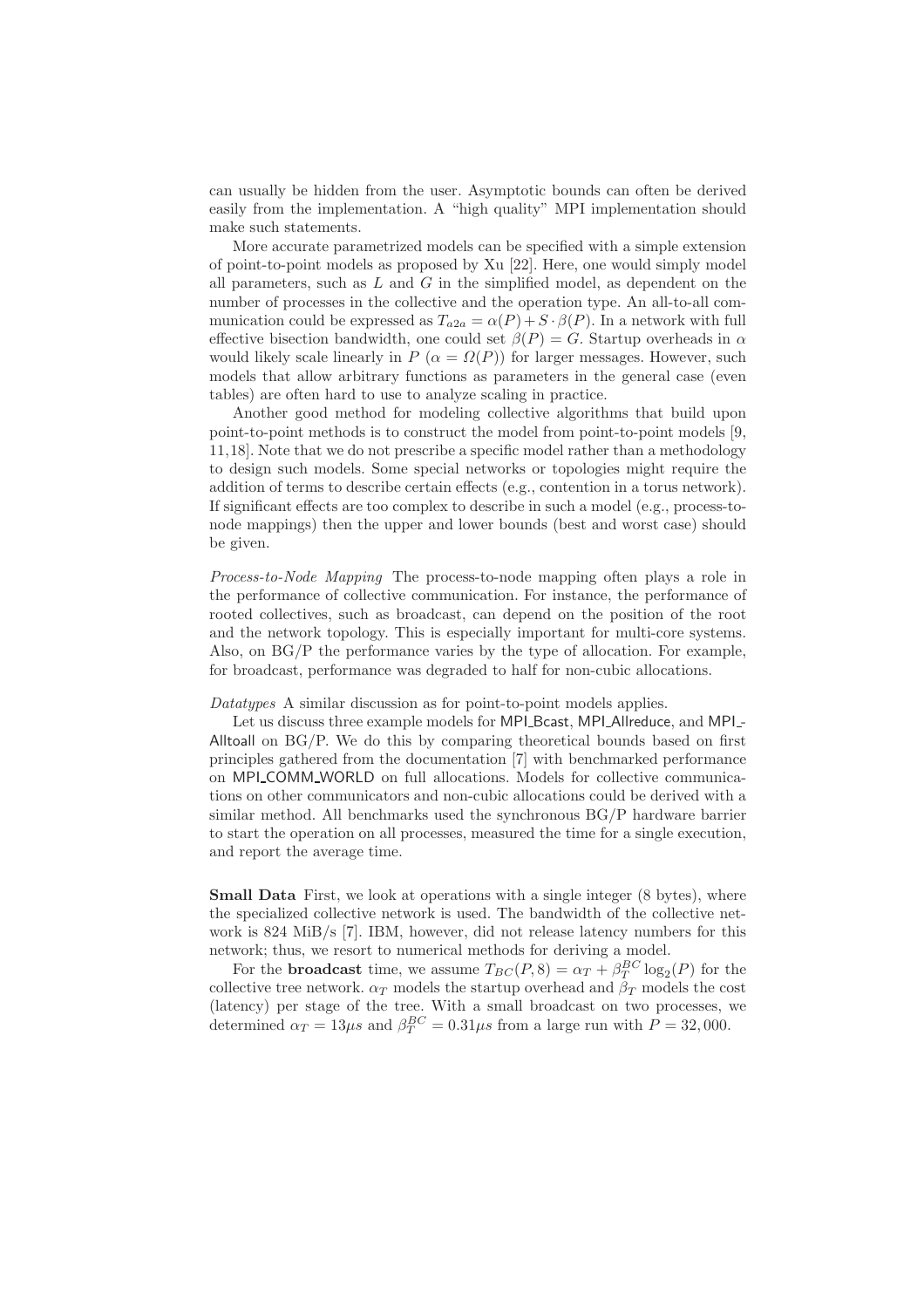

Fig. 3. Small data (8 Byte process) and large data (960 MiB) scaling for different collective operations.

For **allreduce**, we used a similar model and determined  $\beta_T^{SUM} = 0.37 \mu s$  (the difference of 60ns is most likely caused by the higher overhead of the Integer sum):  $T_{ARE}(P, 8) = \alpha_T^{SUM} + \beta_T^{SUM} \log_2(P)$ . We found that for  $P \leq 4,096$ , the time is a constant  $17.77\mu s$ , which seems to indicate some other constant overhead in the implementation that probably overlaps with the communication in the tree network.

For alltoall, the implementation simply sends to all peer processes [7]; thus, we assume  $T_{A2A}(P, 8) = \alpha + g(P - 1)$ . As noted in Section 3,  $\alpha = L + 2\alpha$ , and we determined  $g = 0.84 \mu s$  for  $P = 32,000$ . The model functions and the measurement results are shown in Figure 3(a) as points and lines, respectively.

Large Data For the large-data collectives, we communicated the maximum possible buffer size of  $960MiB$  on BG/P (for alltoall,  $960MiB/P$  per process).

Large-data broadcasts use all six links of the Torus network and the depositbit feature for communication. The maximum effective bandwidth would be  $6 \cdot$  $374.5MiB/s = 2247MiB/s$  and is shown as a line in Figure 3(b). The broadcast would need at least  $T_{BC}(P, 8)$  to reach all endpoints. We thus extend our broadcast model with a bandwidth term:  $T_{BC}(P, S) = \alpha_T + \beta_T^{BC} \log_2(P) + \frac{2.67}{6} n s / B \cdot S$ .

Large allreduces use the same message pattern as broadcast, but each stage is slower because of the reduction operation. An experiment showed that the allreduces takes  $T_{ARE}(P, 9.6 \cdot 10^8) = 2.68 \cdot T_{BC}(P, 9.6 \cdot 10^8)$ .

Let us now recapitulate an argument for the best-case **alltoall** bandwidth assuming ideal adaptive routing. As stated before, alltoall is implemented by simply sending from all processes to all other processes (in some order). We thus assume that all messages hit the network at the same time and are either limited by the injection at the endpoints or by the congestion in the network. Lam et al. showed bounds for one- and two-dimensional tori in [14]. We model the time with LogGP:  $T_{A2A} = (P-1)g + SG \cdot \max\{\frac{P-1}{6}, C(P)\}\$  and a congestion factor  $C(P)$ (we assume  $g > o$  WLOG). For alltoall, we assume that all messages contribute to the worst-case congestion in the network. On a  $k^3$  grid (for odd k, WLOG), those messages occupy different numbers of links, depending on their Euclidean distance, with a maximum of  $d_3 = \frac{3(k-1)}{2}$ . Let  $d = d_1 = \frac{k-1}{2}$ , then the total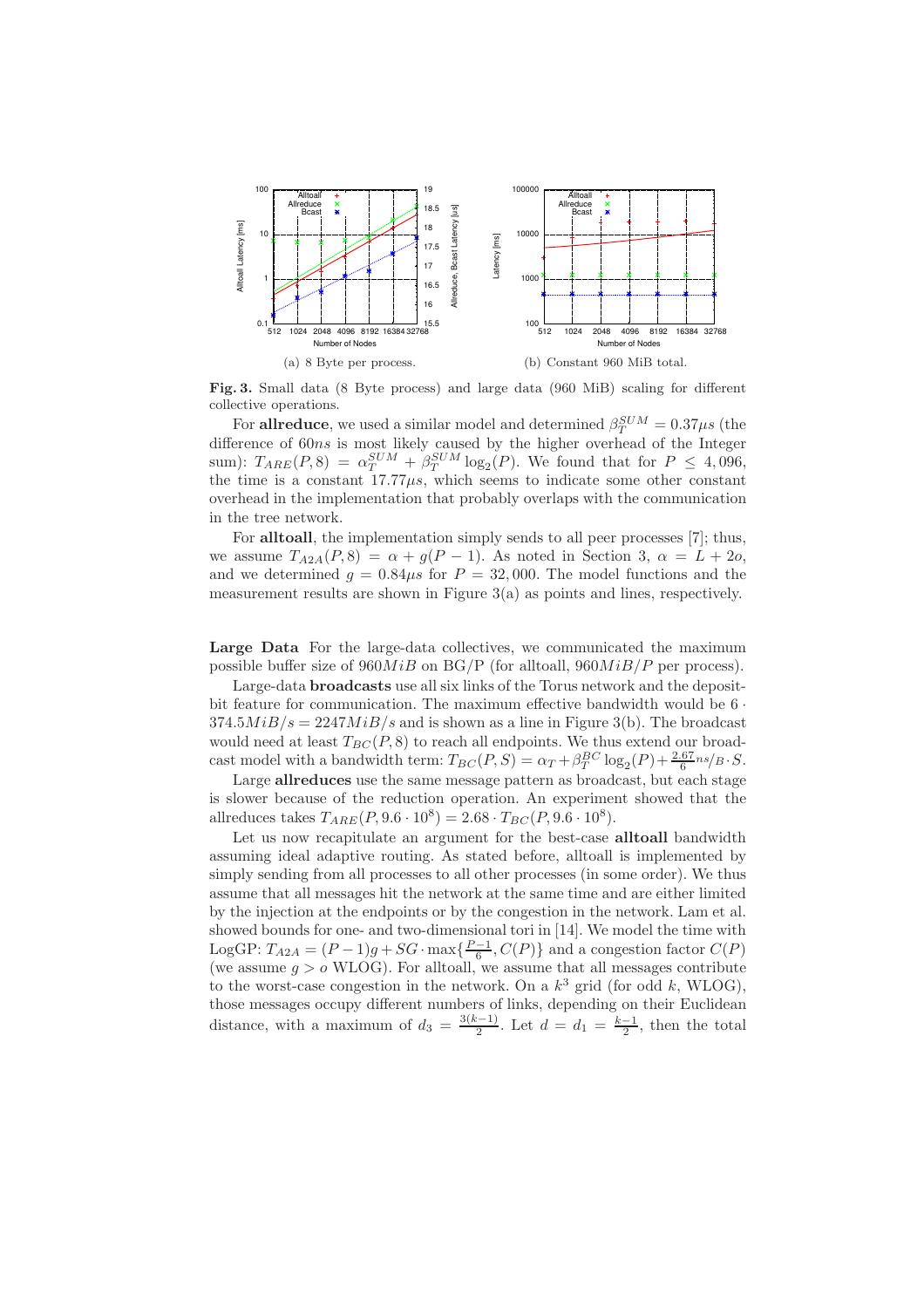number of occupied links is

$$
N(k) \le k^3 \cdot 2 \sum_{x=0}^d 2 \sum_{y=0}^d 2 \sum_{z=0}^d (x+y+z) = k^3 12d (d+1)^3 = \mathcal{O}(k^7).
$$

With a total of  $6k^3$  links in the torus, the congestion per link (assuming ideal routing)  $C(k) \le N(k)/6k^3 = 2d(d+1)^3 = \mathcal{O}(k^4)$  and with  $k^3 = P$ ,  $C(P) \le$  $\sqrt[3]{P}(\sqrt[3]{P}/2+1)^3 = \mathcal{O}(P\sqrt[3]{P})$ . Thus the lower bound for a bandwidth-bound alltoall on a torus would be:

$$
T_{A2A} \ge g(P-1) + SG \sqrt[3]{P} (\sqrt[3]{P}/2 + 1)^3.
$$

Figure 3(b) shows the bound and benchmark results for alltoall. This analysis indicates that potential for further optimization exists in  $BG/P$ 's alltoall implementation. Faraj et al. suggest that increasing the number of FIFOs would mitigate the problem [7].

## 5 Summary and Conclusions

In this work, we describe the importance of analytic performance models for MPI implementations. Such models and their accuracy become more important in the context of algorithm and application design and validation on very large (petascale or exascale) systems. We argue that MPI implementers should supply analytic models with an MPI library in order to allow users to make algorithmic decisions and analyze scalability.

We described a hierarchy of modeling approaches that allow the designer to trade accuracy against effort, and we argue that asymptotic models would already provide important hints to application developers. We demonstrate how simple performance models can be developed, discuss common pitfalls, and show how to address those issues with examples on the BG/P architecture.

Performance is the main motivator for parallelization, and thus, performance modeling is most important in the context of MPI. Our work motivates a discussion of performance models in the MPI community and provides some initial guidance towards more useful modeling for MPI.

Acknowledgments This work was supported in part by the Office of Advanced Scientific Computing Research, Office of Science, U.S. Department of Energy, under contract DE-AC02- 06CH11357 and DE-FG02-08ER25835, and by the Blue Waters sustained-petascale computing project, which is supported by the National Science Foundation (award number OCI 07-25070) and the state of Illinois.

#### References

- 1. Al-Tawil, K., Moritz, C.A.: Performance modeling and evaluation of MPI. Journal of Parallel and Distributed Computing 61(2), 202–223 (2001)
- 2. Alexandrov, A., Ionescu, M.F., Schauser, K.E., Scheiman, C.J.: LogGP: Incorporating long messages into the LogP model for parallel computation. Journal of Parallel and Distributed Computing 44(1), 71–79 (1997)